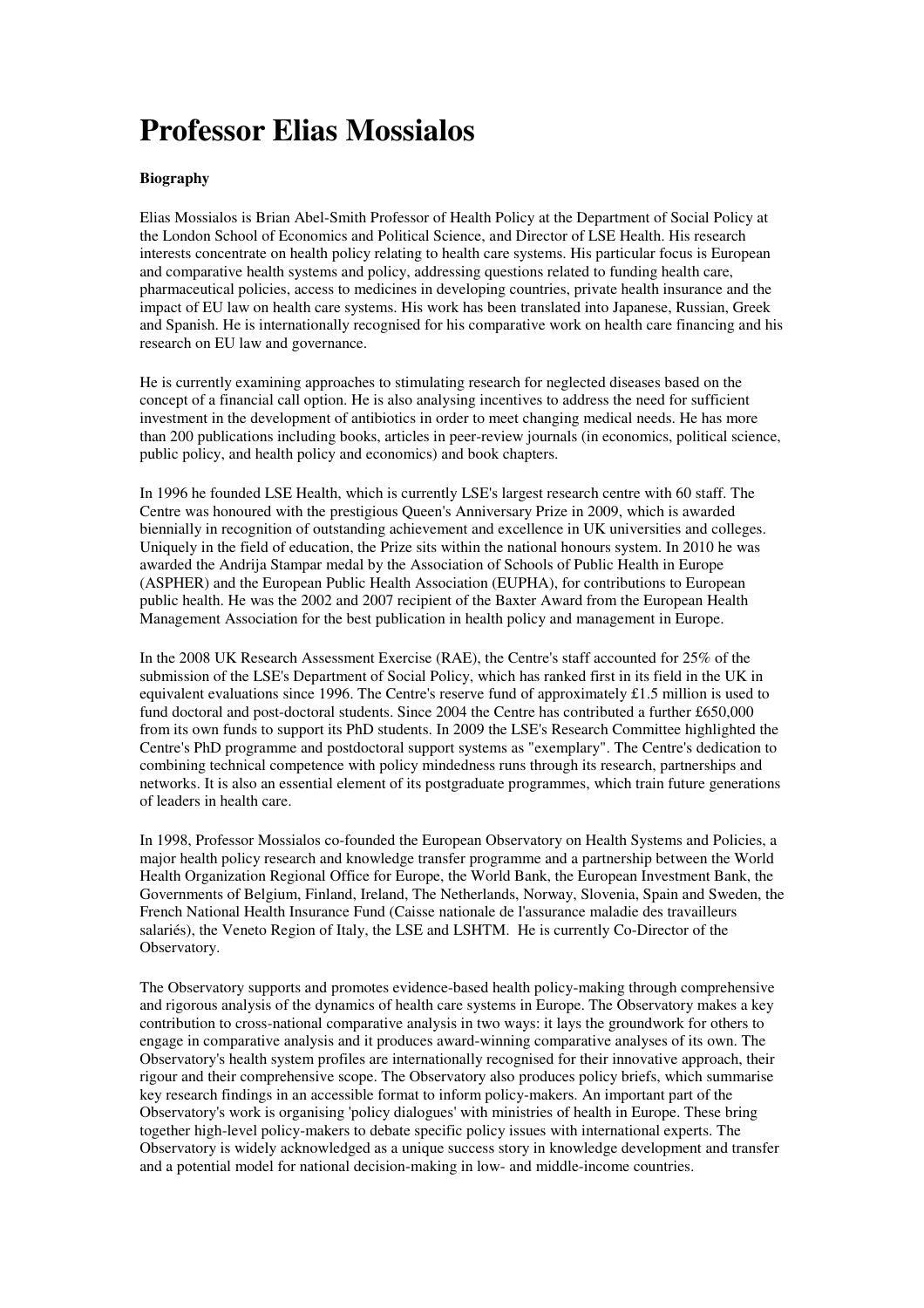Professor Mossialos is also co-director of the European Observatory on the Social Situation, set up by the European Commission in 2005 to analyse social and demographic trends. His LSE-based research team reports on key health and social care policy challenges and produces research and policy briefs to assist the Commission. His work on a major EU project on health status and living conditions also feeds into the work of the EC's Social Protection Committee and the development of health system performance indicators.

Professor Mossialos is a Fellow of the Faculty of Public Health (FFPH) and Fellow of the Royal Colleges of Physicians of London and Edinburgh and Honorary Consultant in Public Health with the South East London NHS Strategic Health Authority. He is an Honorary Professor at the University of Copenhagen, the London School of Hygiene & Tropical Medicine and L'Ecole des Hautes Etudes en Santé Publique in France. He edits the Cambridge University Press Health Economics, Policy and Management book series and co-edits an Open University Press book series on Health Care Systems. He is co-editor in chief of Health Economics, Policy and Law, a journal published by Cambridge University Press, and editor in chief of the Health Systems in Transition reports published by WHO. He chairs the editorial board of Globalization and Health. In 1995 he founded Eurohealth, a quarterly health policy journal, to cover the middle ground between academic scholarship and policy-making. He is a member of ASPHER's Honours Committee and of WHO's European Advisory Committee on Health Research.

From 2009 - 2012 Professor Mossialos was an MP in the Greek Parliament. He has served as a member of four Parliamentary Select Committees (Social Affairs, Educational Affairs, Defence and Foreign Affairs and European Affairs) and Chaired the Parliament's Special Permanent Committee on Monitoring the Social Security System (2010-11). He was appointed Minister of State in 2011. As a minister he participated in all major negotiations in Brussels, Berlin and Paris on restructuring the Greek debt and presented a comprehensive plan on reorganising the Greek state TV and radio channels. This plan included the modernisation, downsizing and reorganisation of public broadcasting services, and led to the closure of two unproductive organisations which had been funded by the taxpayer, the only state enterprises to have been closed by the Government in the last few years.

He was the coordinator of the LSE Fundraising Committee (1993-96) to establish the Hellenic Observatory and the Eleftherios Venizelos Chair at the LSE European Institute. He served as the Acting Director of the Observatory between 1996 and 1998. He also co-organised two important LSE conferences on Greece in the 1990s (Greece: Prospects for Modernisation in 1994 and The Contribution of a Changing Greece to the European Union: The Dynamics of a Complex Relationship in 1998).

Elias was the coordinator of the International Committee of Experts (chaired by the late Professor Brian Abel-Smith) invited by the late Prime Minister Andreas Papandreou to review the Greek health system in 1994. The Committee produced an influential report on reorganising the Greek NHS (B. Abel-Smith, J. Calltorp, M. Dixon, Ad. Dunning, R. Evans, W. Holland, B. Jarman, E. Mossialos: "Report on the Greek Health Services. Athens: Ministry of Health, June 1994).

Professor Mossialos made a major contribution to the Greek government's White Paper on the decentralisation of health services and development of regional health authorities in 2001. This led to services being better able to respond to local patient needs. He has been a member of the board of the Hellenic National Medicines Agency between 2000 and 2002.

Professor Mossialos has been an active participant in policy debates, advising the World Health Organization, the European Parliament, the European Commission, the World Bank, the UK Office of Fair Trading, Ministries of Health and Social Affairs in Belgium, Brazil, China, Cyprus, Finland, Greece, Ireland, Kazakhstan, Russia, Slovenia, South Africa, Spain and Sweden and health insurance funds in Austria, Croatia, France, Hungary and South Korea. He was a member of the management board of the European Medicines Agency (2000-2003) and contributed to the work of the International Forum on 'Common access to health care services' co-ordinated by the health ministers of Sweden, the UK and New Zealand.

In 1998, he was invited by the Russian government and the Russian State Duma to review pharmaceutical policy in Russia during the economic crisis. His recommendations led to significant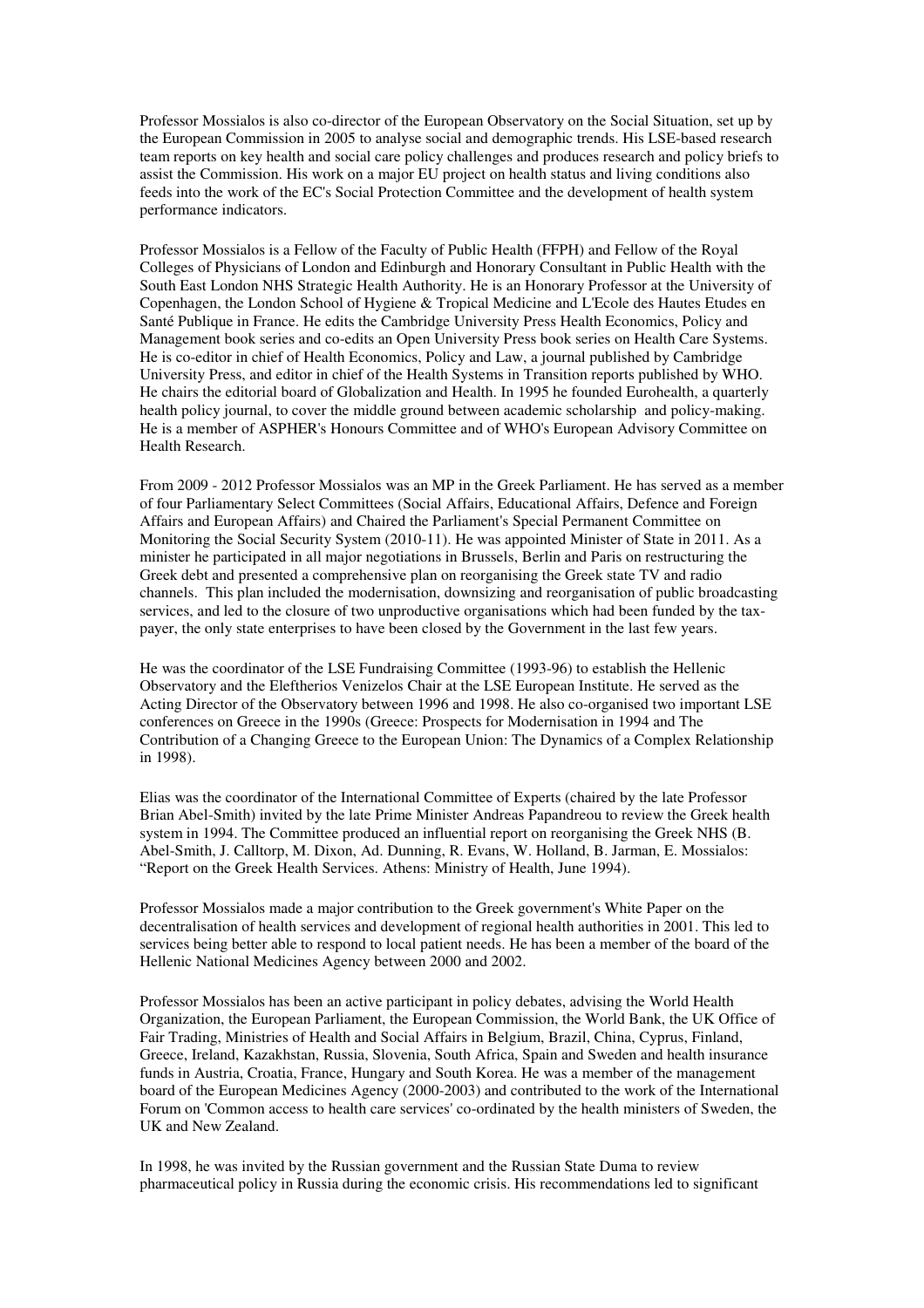savings for the government, enabling it to finance additional pharmaceutical care. He has twice been invited by the Belgian government (in 2001 and 2008) to undertake groundbreaking analysis of the impact of EU law and governance on health systems. The most recent analysis was presented at a highlevel conference in Brussels in 2008 attended by ministers of health from Belgium, Germany, Spain, Hungary and Luxembourg. This work has made a significant contribution to raising awareness among policy makers of the often subtle but important ways in which EU law can affect national autonomy in the area of health care. In 2007 he was invited by the Finnish government to review pharmaceutical policies in Finland. His review recommended stronger incentives for doctors and pharmacists to prescribe and dispense appropriate and good quality medicines, and policies to improve patient information and resource allocation. Most of the report's recommendations were implemented and have led to significant improvements in pharmaceutical care. In 2008 his work formed the centre-piece of a high-level symposium for US policy-makers in Washington DC following the presidential elections in 2008. This was attended by senior US government officials, advisers to then President-elect Obama's transition team and several ministers of health from other countries. He was invited to organise the Commonwealth Fund's International Symposium on Health Systems (attended by several Ministers of Health) in Washington, DC in November 2010. He has advised the Austrian Association of Health Insurance Funds on physician incentives, quality of health care and pharmaceutical policies and completed a review of public health policies in Austria.

His work (with Sarah Thomson) on private health insurance and health system financial sustainability has influenced debate about the interaction between public and private finance in EU health systems among several European Commission (EC) directorates (Employment and Social Affairs, Internal Market, Competition and Sanco) and fed into the work of the European Parliament's Committee on Employment and Social Affairs and the EC's Social Protection Committee.

In November 2007 he gave the keynote speech at a conference organised by the Korean Ministry of Health and the Korean Health Review Agency to celebrate the 30th anniversary of the establishment of social health insurance in Korea. In December 2007 he advised the government of China on health insurance reforms and coverage decisions and in February 2008 advised the Prime Minister and several ministers of the Republic of Kazakhstan on social policy developments (higher education, health and social assistance reforms).

In 2009 he produced a major report on antibiotics for the 2009 Swedish Presidency of the Council of the European Union. The lack of new antibiotics on the market forces physicians to prescribe a limited set of antibiotics, increasing the risks of antibiotic resistance, which some argue is a growing worldwide problem. The report proposed new incentive mechanisms based on a call options model to stimulate research and development. The research triggered the following impact:

- a recommendation from the Swedish government in 2009 to the Council of the European Union (EU) to debate and issue a decision on antibiotics development in 2010;
- a proposal put forward by the Swedish government following discussion with United States government officials in December 2009 to establish a transatlantic (US-EU) commission on antibiotics research and to push for US legislation.

In 1999, he established the MSc in International Health Policy at LSE, which has attracted high quality students from more than 90 countries. In 2009 he established a modular MSc in Health Economics, Policy and Management, Europe's only modular MSc in the field. The MSc has been designed to meet the needs of mid-career professionals who seek formal qualifications in health economics, policy and management but do not have the flexibility to participate in a traditional MSc program. His teaching at the LSE reflects his research interests as outlined above. Professor Mossialos teaches the following courses at Masters level:

SA 407 Financing health care SA 4D4 Measuring health systems performance SA 427 Pharmaceutical Economics and Policy

#### **Current research students**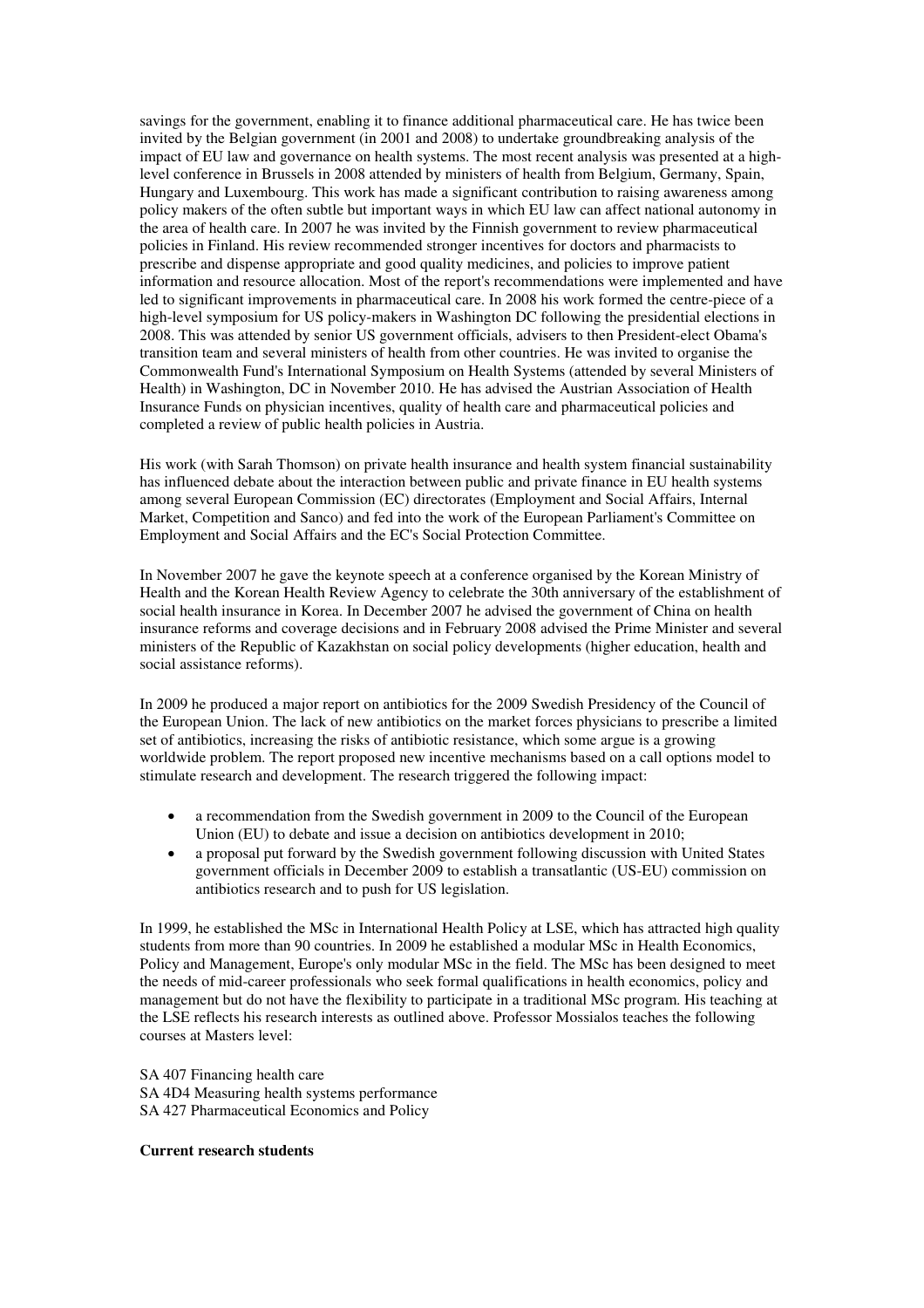- Lucia Kossarova (Measuring health system performance in Slovakia)
- Philipa Mladovsky (Analysing the socio-political determinants of social health insurance in Ghana)
- Huseyin Naci (Appropriateness and Quality of Care: Developing Methodologies and Indicators for Assessing the Quality of Medication Use in Selected European Countries)
- Azusa Sato (Medicines policy in developing countries)
- Corinna Sorenson (Toward Effective Health Technology Regulation)

# **Thesis titles of recent PhD students**

- Examining aspects of equity in Canada's health system
- Voluntary health insurance and health system performance in the European Union
- 'The New NHS': Financial Incentives for Quality?
- Decision-making under risk. The case of adolescent smoking
- Non-adherence to medication: The impact of the doctor-patient relationship
- General Practitioners' prescribing decision-making: the case of proton pump inhibitors in France
- The politics of health insurance reform in Korea: institutions, policy networks and policy outputs
- Welfare arrangements, safety nets and familial support for the elderly in Portugal
- The impact of differing regulatory frameworks on post-patent pharmaceutical markets in the UK, US and Germany (1990-1997)
- Regulating under constraint: the case of EU pharmaceutical policy
- An analysis of the government-industry relationship in the British pharmaceutical price regulation scheme

## **Selected publications**

- 1. Mossialos E, Lear J. Balancing economic freedom against social policy principles: EC competition law and national health systems. Health Policy (in press).
- 2. Thomson S, Mossialos E. (eds) (2012), Private health insurance: history, politics, performance. Cambridge: Cambridge University Press.
- 3. Morel CM, McGuire A, Mossialos E. The level of income appears to have no consistent bearing on pharmaceutical prices across countries. Health Aff (Millwood). 2011 Aug;30(8):1545-52.
- 4. Sorenson C, Naci H, Cylus J, Mossialos E. Evidence of comparative efficacy should have a formal role in European drug approvals. BMJ. 2011 Sep 6;343:d4849. doi: 10.1136/bmj.d4849.
- 5. Mossialos E., Permanand P., Baeten R., Hervey T.H. (eds) (2010), Health Systems Governance in Europe: The Role of EU Law and Policy. Cambridge: Cambridge University Press.
- 6. Smith P.C., Mossialos E., Papanicolas I., Leatherman S.(eds) (2010) Performance Measurement for Health System Improvement: Experiences, Challenges and Prospects. Cambridge: Cambridge University Press.
- 7. Thomson S., Foubister T., Mossialos E. (2010) Can user charges make health care more efficient? BMJ ; 341:c3759.
- 8. Hernandez-Quevedo C., Masseria C., Mossialos E. (2010). Methodological issues in the analysis of the socioeconomic determinants of health using EU-SILC data. Luxembourg: Eurostat.
- 9. Hernandez-Quevedo C., Masseria C., Mossialos E. (2010). Analysing the socioeconomic determinants of health in Europe: new evidence from the EU-SILC. Luxembourg: Eurostat.
- 10. Morel CM, Mossialos E. Stoking the antibiotic pipeline. BMJ. 2010 May 18;340:c2115.
- 11. Costa-Font J., Mossialos E., Rudisill C. Optimism and the perceptions of new risks. Journal of Risk Research 2009;12(1):27-41.
- 12. Allin, S., Masseria, C., Mossialos, E. (2009) Measuring Socioeconomic Differences in Use of Health Care Services by Wealth Versus by Income. American Journal of Public Health, 99(10):1849-1855.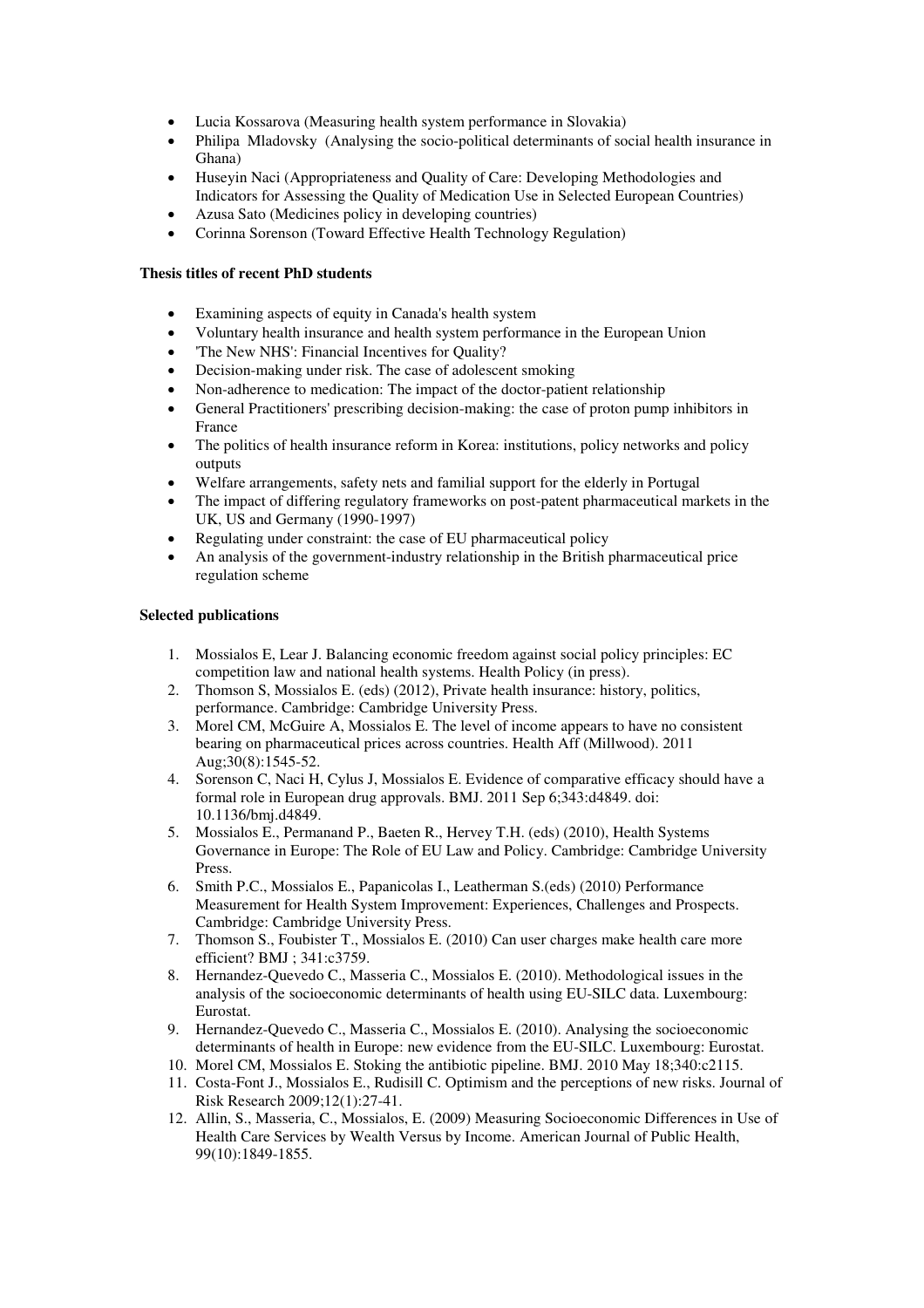- 13. Mossialos E., Srivastava D. Pharmaceutical policies in Finland: Challenges and opportunities. Ministry of Health and Social Affairs (Finland) and European Observatory on Health Systems and Policies. Copenhagen: World Health Organization, 2008.
- 14. Mossialos E., Rudisill C. Knowledge about Avian Influenza in the European Region. Emerging Infectious Diseases 2008;14(12):1956-57.
- 15. Mladovsky P., Mossialos E. A Conceptual Framework for Community-Based Health Insurance in Low-Income Countries: Social Capital and Economic Development, World Development 2008;36(4):590-607.
- 16. Costa-Font J., Rudisill C., Mossialos E. Attitudes as an Expression of Knowledge and 'Political Anchoring': The Case of Nuclear Power and Radioactive Waste in the UK. Risk Analysis 2008;28(5):1273-1288.
- 17. Mossialos E., Costa-Font J., Rudisill, C. Does organ donation legislation affect individuals' willingness to donate their own or their relative's organs? Evidence from European Union survey data. BMC Health Services Research 2008;8:48doi.
- 18. Gemmil M., Thomson S., Mossialos E. What impact do prescription drug charges have on equity and efficiency? Evidence from high-income countries. International Journal for Equity and Health 2008;7:12.
- 19. Hirte L., Nolte E., Mossialos E., McKee M. The changing regional pattern of ischaemic heart disease mortality in southern Europe: still health but uneven progress. J Epidemiol Community Health 2008;62:e4.
- 20. Mladovsky P., Mossialos E., McKee M. Improving access to research data in Europe. BMJ 2008;336:287-288.
- 21. Thomson S, Mossialos E. Regulating private health insurance in the European Union: the implications of single market legislation and competition policy. Journal of European Integration 2007;29(1): 89-107.
- 22. Costa-Font J, Mossialos E. Are Perceptions of Risk and Benefits of Genetically Modified Food Independent? Food Quality and Preference 2007;18(2):173-182.
- 23. Mossialos E., D Brogan D. T Walley T. Pharmaceutical pricing in Europe: Weighing up the Options. International Social Security Review 2006;59(3):3-25.
- 24. Thomson S., E Mossialos E. Choice of public or private health insurance: learning from the experience of Germany and the Netherlands. Journal of European Social Policy 2006;16(4): 315-327.
- 25. Brogan D., E Mossialos E. Applying the Concepts of Financial Options to Stimulate Vaccine Development. Nature Reviews: Drug Discovery 2006;5:641-647.
- 26. Al-Moosa S, Allin S, Jemiai N, Al-Lawati J, Mossialos E, Diabetes and urbanization in the Omani population: an analysis of national survey data. Population Health Metrics, 2006;  $24;4(1):5.$
- 27. Permanand G, Mossialos E. Constitutional asymmetry and pharmaceutical policy-making in the European Union. Journal of European Public Policy 2005;12(4):687-609.
- 28. Walley T, Mrazek M, Mossialos E. Regulating Pharmaceutical Markets: improving efficiency and controlling costs in the UK. International Journal in Health Planning and Management 2005;20(4):375-98.
- 29. Mossialos E, Allin S, Davaki K. Analysing the Greek health system: a tale of fragmentation and inertia. Health Economics 2005;14(S1):S151-S168.
- 30. Foubister T, Thomson S, Mossialos E, McGuire A. Private medical insurance in the United Kingdom. Copenhagen: Copenhagen: World Health Organization, 2005.
- 31. Allin S, Davaki K, Mossialos E. Informal Payments in Central and Eastern Europe and the Commonwealth of Independent States. In Transparency International. Global Corruption Report 2006. London: Pluto.
- 32. Petmesidou M, Mossialos E (eds) Social Policy Developments in Greece: A halfway house reform. Aldershot: Ashgate. 2005.
- 33. Costa-Font J, Mossialos E. 'Ambivalent' Individual Preferences towards Biotechnology in the European Union: Products or Processes? Journal of Risk Research 2005;8(4):341-54.
- 34. Oliver A, Mossialos E. Health System Reform in Europe: looking back to see forward? Journal of Health Policy Politics and Law 2005:30(1-2):7-28.
- 35. Mossialos E, Allin S M. Interest groups and health system reform in Greece. West European Politics 2005; 28(2):421-444.
- 36. King D, Mossialos E. The Determinants of Private Medical Insurance Prevalence in England. Health Services Research 2005; 40(1):195-212.